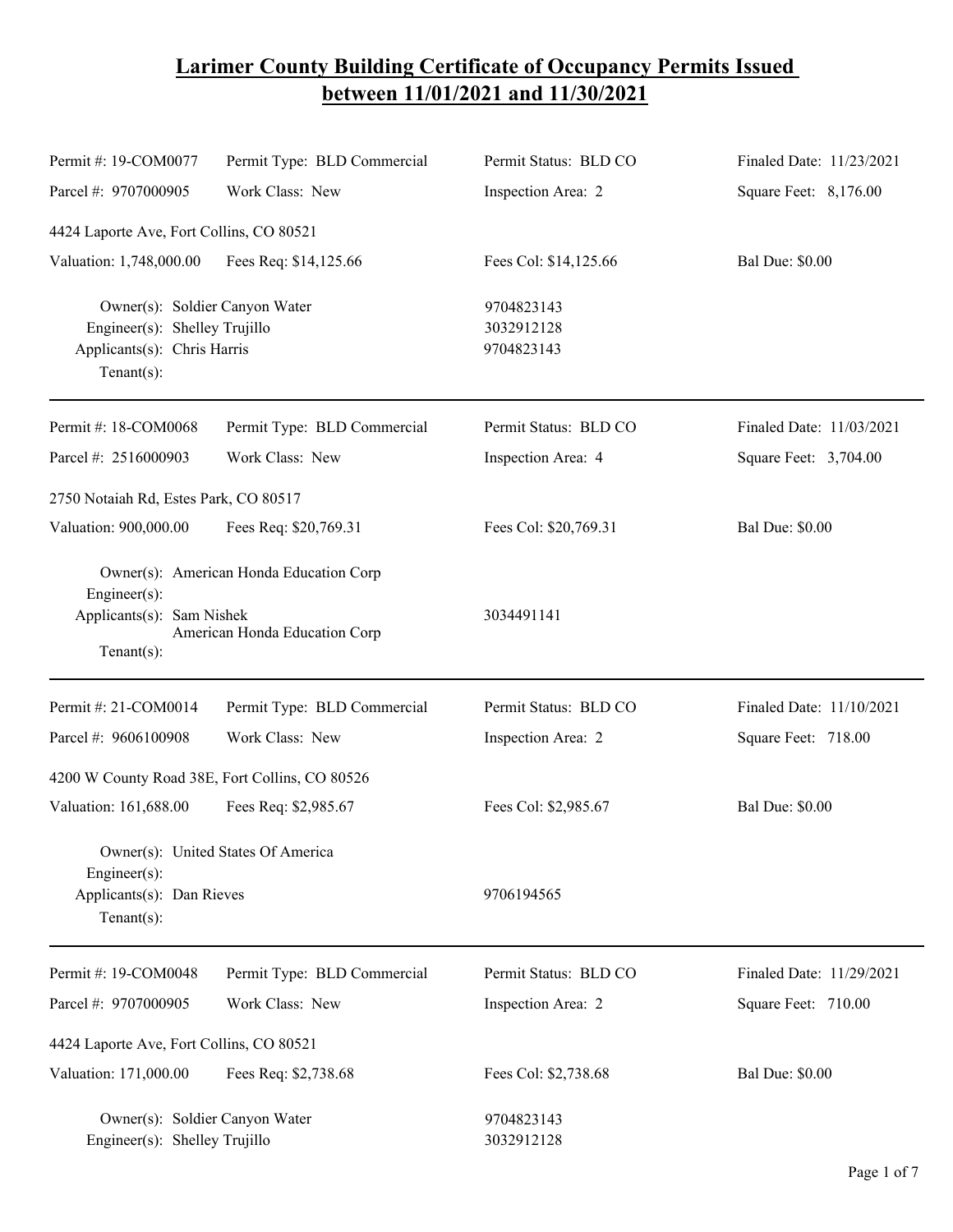| 9709040490<br>Applicants(s): Jenna Beairsto<br>Tenant $(s)$ :        |                                                                   |                          |                          |
|----------------------------------------------------------------------|-------------------------------------------------------------------|--------------------------|--------------------------|
| Permit #: 20-COM0071                                                 | Permit Type: BLD Commercial                                       | Permit Status: BLD CO    | Finaled Date: 11/19/2021 |
| Parcel #: 8514238901                                                 | Work Class: Tenant Finish/Change of<br>Occupancy                  | Inspection Area: 3       | Square Feet: 10,218.00   |
| 4872 Endeavor Dr, Johnstown, CO 80534                                |                                                                   |                          |                          |
| Valuation: 944,450.00                                                | Fees Req: \$11,531.35                                             | Fees Col: \$11,531.35    | <b>Bal Due: \$0.00</b>   |
| Engineer(s):<br>Applicants(s): Ted Willis<br>$Tenant(s)$ :           | Owner(s): Larimer County Emergency Management<br>Jennifer Johnson | 9706325355<br>9704985907 |                          |
| Permit #: 87-E0114                                                   | Permit Type: BLD Pre-1998                                         | Permit Status: BLD CO    | Finaled Date: 11/05/2021 |
| Parcel #: 3414000025                                                 | Work Class: Pre-1998                                              | Inspection Area:         | Square Feet: 0.00        |
| 4900 HWY 7, Fort Collins, CO                                         |                                                                   |                          |                          |
| Valuation: 0.00                                                      | Fees Req:                                                         | Fees Col:                | <b>Bal Due:</b>          |
| $Owner(s)$ :<br>Engineer $(s)$ :<br>Applicants(s):<br>Tenant $(s)$ : |                                                                   |                          |                          |
| Permit #: 87-E0114                                                   | Permit Type: BLD Pre-1998                                         | Permit Status: BLD CO    | Finaled Date: 11/05/2021 |
| Parcel #: 3414305015                                                 | Work Class: Pre-1998                                              | Inspection Area:         | Square Feet: 0.00        |
| 4900 HWY 7, Fort Collins, CO                                         |                                                                   |                          |                          |
| Valuation: 0.00                                                      | Fees Req:                                                         | Fees Col:                | Bal Due:                 |
| $Owner(s)$ :<br>Engineer(s):<br>Applicants(s):<br>Tenant $(s)$ :     |                                                                   |                          |                          |
| Permit #: 21-RES0671                                                 | Permit Type: BLD Residential                                      | Permit Status: BLD CO    | Finaled Date: 11/05/2021 |
| Parcel #: 3404111029                                                 | Work Class: Conversion to Short-Term Inspection Area: 4<br>Rental |                          | Square Feet: 0.00        |
| 2340 Aspen Brook Dr, Estes Park, CO 80517                            |                                                                   |                          |                          |
| Valuation: 0.00                                                      | Fees Req: \$300.00                                                | Fees Col: \$300.00       | <b>Bal Due: \$0.00</b>   |
| Owner(s): James Jarolimek<br>Engineer(s):                            | Tamara Jarolimek                                                  | 9705863748<br>9704492455 |                          |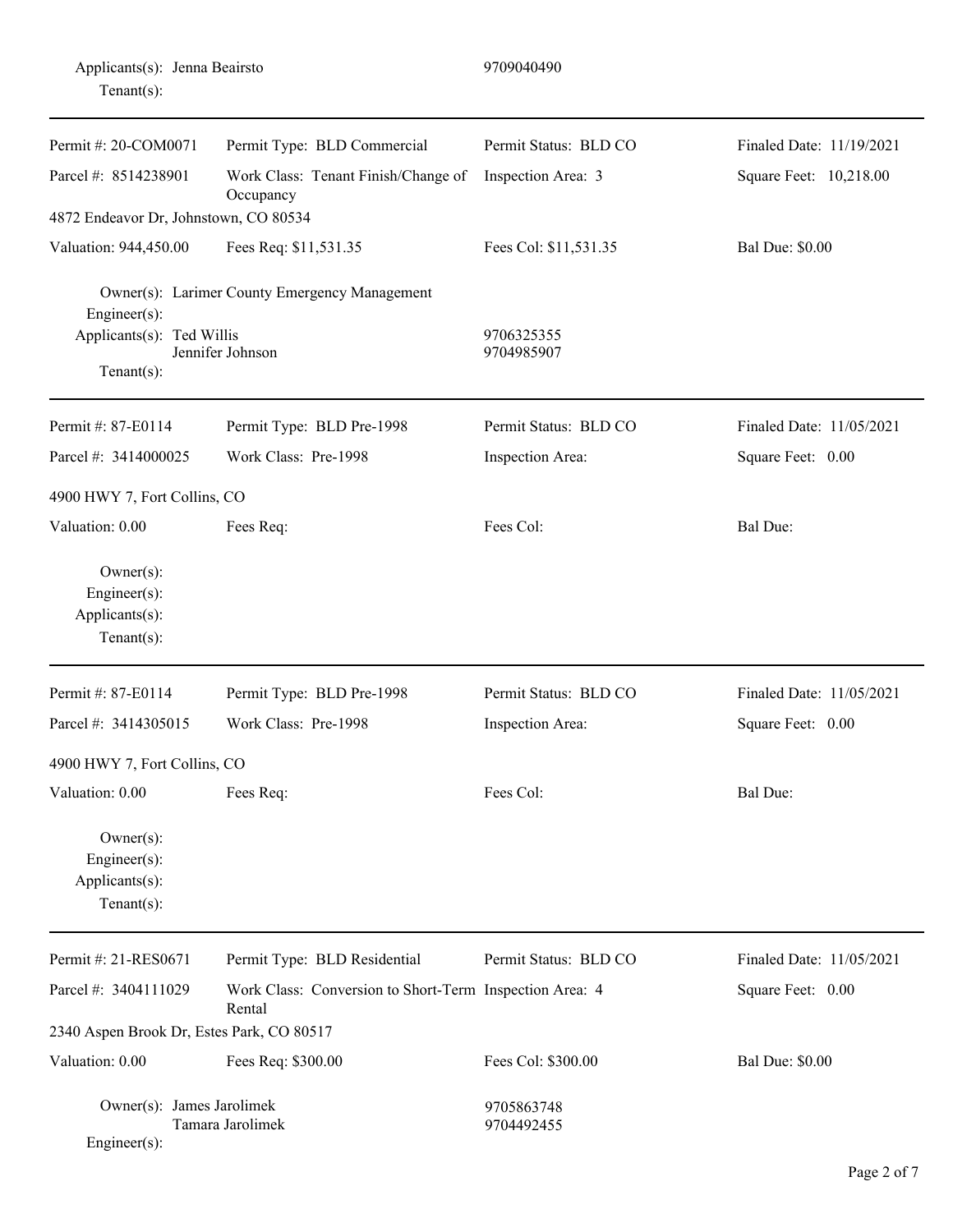|                | Applicants(s): Tamara Jarolimek |
|----------------|---------------------------------|
| Tenant $(s)$ : |                                 |

| Permit #: 21-RES0626                                                                      | Permit Type: BLD Residential                                      | Permit Status: BLD CO | Finaled Date: 11/10/2021 |
|-------------------------------------------------------------------------------------------|-------------------------------------------------------------------|-----------------------|--------------------------|
| Parcel #: 2924105006<br>Work Class: Conversion to Short-Term Inspection Area: 5<br>Rental |                                                                   |                       | Square Feet: 0.00        |
| 63 Culebra Dr, Livermore, CO 80536                                                        |                                                                   |                       |                          |
| Valuation: 0.00<br>Fees Req: \$300.00                                                     |                                                                   | Fees Col: \$300.00    | <b>Bal Due: \$0.00</b>   |
| Owner(s): Robert Pichi<br>Engineer(s):                                                    |                                                                   | 970-224-5581          |                          |
| Applicants(s): Robert Pichi<br>Tenant $(s)$ :                                             |                                                                   | 970-224-5581          |                          |
| Permit #: 21-RES0684                                                                      | Permit Type: BLD Residential                                      | Permit Status: BLD CO | Finaled Date: 11/23/2021 |
| Parcel #: 3401114004                                                                      | Work Class: Conversion to Short-Term Inspection Area: 4<br>Rental |                       | Square Feet: 0.00        |
| 808 Whispering Pines Dr, Estes Park, CO 80517                                             |                                                                   |                       |                          |
| Valuation: 0.00                                                                           | Fees Req: \$300.00                                                | Fees Col: \$300.00    | <b>Bal Due: \$0.00</b>   |
| Owner(s): Anna Peters<br>Engineer(s):                                                     |                                                                   | 6512065044            |                          |
| Applicants(s): Seth Smith<br>$Tenant(s)$ :                                                |                                                                   | 9705866500            |                          |
| Permit #: 21-RES0694                                                                      | Permit Type: BLD Residential                                      | Permit Status: BLD CO | Finaled Date: 11/18/2021 |
| Parcel #: 3027212094                                                                      | Work Class: Conversion to Short-Term Inspection Area: 5<br>Rental |                       | Square Feet: 0.00        |
| 285 Fox Acres Dr E, Red Feather Lakes, CO 80545                                           |                                                                   |                       |                          |
| Valuation: 0.00                                                                           | Fees Req: \$300.00                                                | Fees Col: \$300.00    | <b>Bal Due: \$0.00</b>   |
| Owner(s): Kimberly Bappe<br>Engineer(s):                                                  |                                                                   | 9705670938            |                          |
| Applicants(s): Kimberly Bappe<br>Tenant $(s)$ :                                           |                                                                   | 9705670938            |                          |
| Permit #: 18-RES0906                                                                      | Permit Type: BLD Residential                                      | Permit Status: BLD CO | Finaled Date: 11/27/2021 |
| Parcel #: 2518400009                                                                      | Work Class: Conversion to Vacation<br>Home                        | Inspection Area: 4    | Square Feet: 0.00        |
| 1225 Chasm Dr, Estes Park, CO 80517                                                       |                                                                   |                       |                          |
| Valuation: 0.00                                                                           | Fees Req: \$200.00                                                | Fees Col: \$200.00    | <b>Bal Due: \$0.00</b>   |
| Owner(s): Rob Netting<br>Leslie Gallup                                                    |                                                                   | 6199541540            |                          |
| Karen Netting                                                                             |                                                                   | 6199541540            |                          |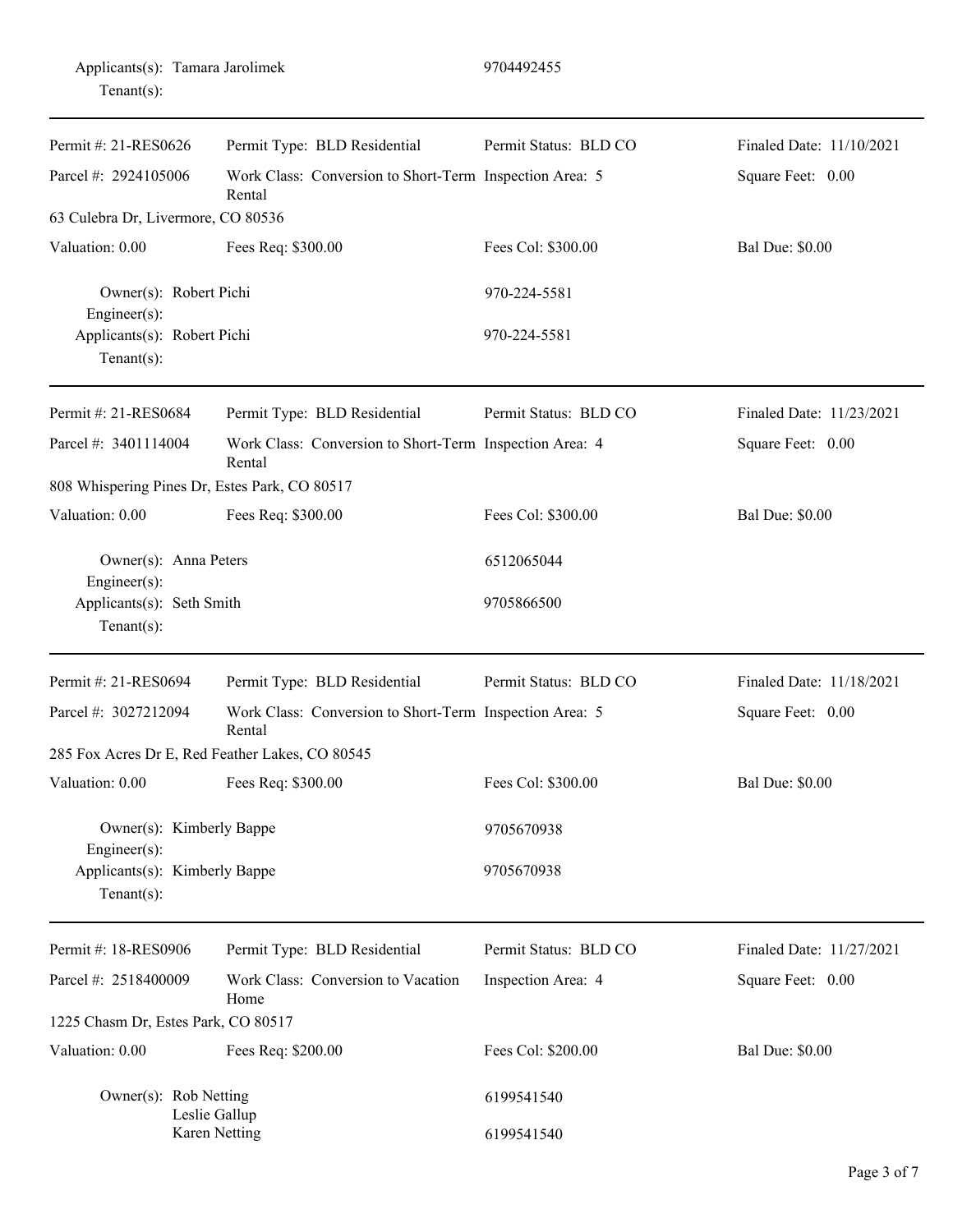| Permit #: 20-RES0681                                                                                                     | Permit Type: BLD Residential                 | Permit Status: BLD CO                                                            | Finaled Date: 11/23/2021 |  |
|--------------------------------------------------------------------------------------------------------------------------|----------------------------------------------|----------------------------------------------------------------------------------|--------------------------|--|
| Parcel #: 3527200008                                                                                                     | Work Class: New                              | Inspection Area: 4                                                               | Square Feet: 609.00      |  |
| 2341 Upper High Dr, Estes Park, CO 80517                                                                                 |                                              |                                                                                  |                          |  |
| Valuation: 100,000.00                                                                                                    | Fees Req: \$5,468.29                         | Fees Col: \$5,468.29                                                             | <b>Bal Due: \$0.00</b>   |  |
| Owner(s): Stephen Goddard<br>Engineer(s): David Bangs<br>Applicants(s): Jacki Wiedow<br>$Tenant(s)$ :                    | Diane Goddard<br>John Bostron<br>Joe Niemuth | 7853937980<br>7853937980<br>9703088221<br>3034893822<br>9705206696<br>9702140946 |                          |  |
| Permit #: 21-RES0078                                                                                                     | Permit Type: BLD Residential                 | Permit Status: BLD CO                                                            | Finaled Date: 11/23/2021 |  |
| Parcel #: 9416405020                                                                                                     | Work Class: New                              | Inspection Area: 3                                                               | Square Feet: 6,422.00    |  |
| 514 Talons Reach Run, Bethoud, CO 805138701                                                                              |                                              |                                                                                  |                          |  |
| Valuation: 450,000.00                                                                                                    | Fees Req: \$16,478.46                        | Fees Col: \$16,478.46                                                            | <b>Bal Due: \$0.00</b>   |  |
| Owner(s): Deann Hoskins<br>Engineer(s): Robert Greenwald II<br>Applicants(s): David Hoskins<br>$Tenant(s)$ :             | David Hoskins                                | 7209335698<br>970-667-8010<br>7209335698                                         |                          |  |
| Permit #: 20-RES0437                                                                                                     | Permit Type: BLD Residential                 | Permit Status: BLD CO                                                            | Finaled Date: 11/19/2021 |  |
| Parcel #: 8930000022                                                                                                     | Work Class: New                              | Inspection Area: 1                                                               | Square Feet: 3,429.00    |  |
| 1465 E County Road 66, Wellington, CO 80549                                                                              |                                              |                                                                                  |                          |  |
| Valuation: 700,000.00                                                                                                    | Fees Req: \$10,107.06                        | Fees Col: \$10,107.06                                                            | <b>Bal Due: \$0.00</b>   |  |
| Mehrtens Madeline 2008 Revocable Living Tru<br>$Owner(s)$ :<br>Engineer(s):<br>Applicants(s): Tim Appel<br>$Tenant(s)$ : |                                              | 3077610251                                                                       |                          |  |
| Permit #: 20-RES0146                                                                                                     | Permit Type: BLD Residential                 | Permit Status: BLD CO                                                            | Finaled Date: 11/08/2021 |  |
| Parcel #: 2936205090                                                                                                     | Work Class: New                              | Inspection Area: 5                                                               | Square Feet: 4,766.50    |  |
| 48 Singing Pines Ct, Livermore, CO 80536                                                                                 |                                              |                                                                                  |                          |  |
| Valuation: 340,000.00                                                                                                    | Fees Req: \$10,344.15                        | Fees Col: \$10,344.15                                                            | <b>Bal Due: \$0.00</b>   |  |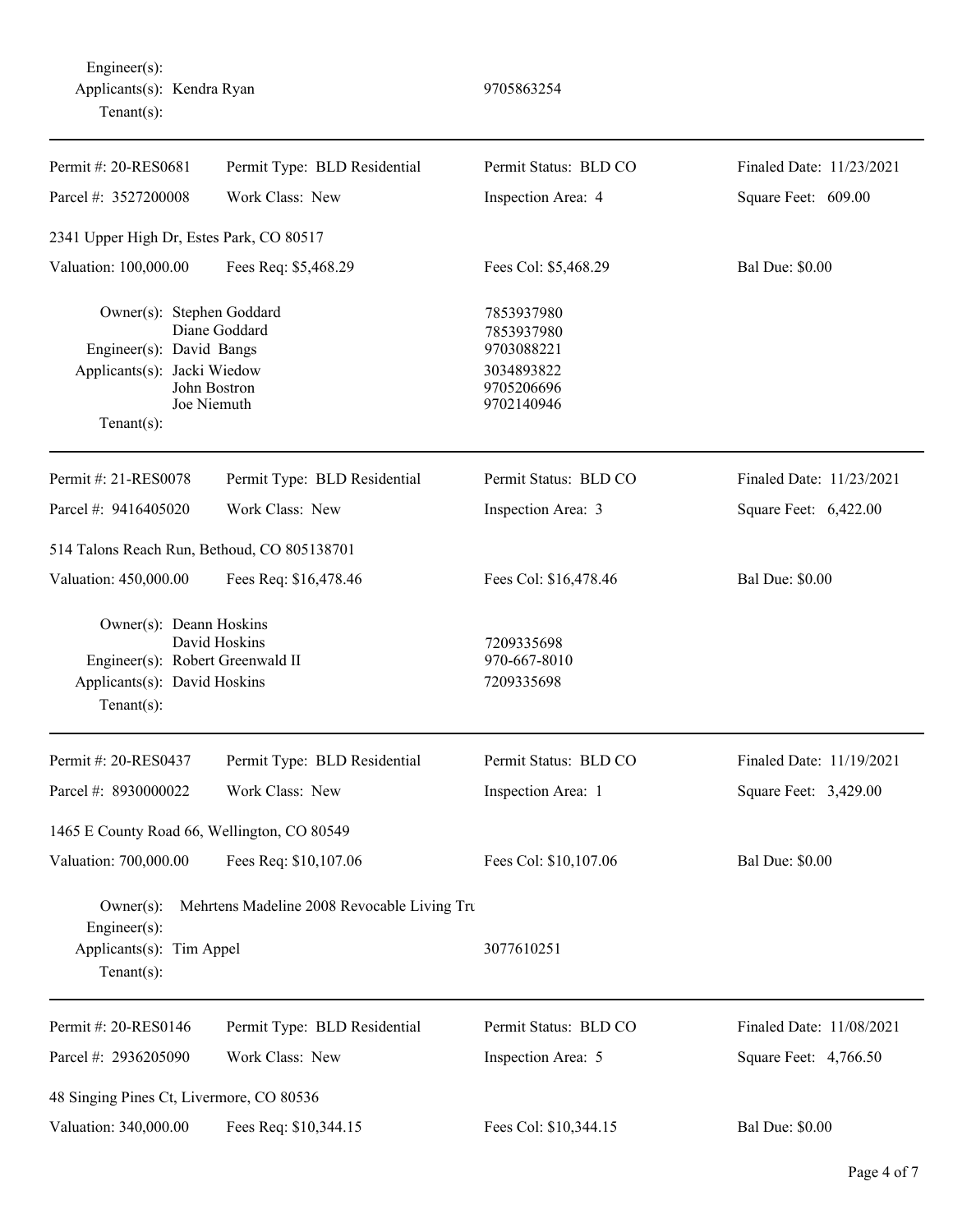Owner(s): Dan Cito 9704848053 Engineer(s): Applicants(s): Dan Cito 9704848053 Tenant(s):

| Permit #: 20-RES0192                                                                                            | Permit Type: BLD Residential    | Permit Status: BLD CO                    | Finaled Date: 11/19/2021 |
|-----------------------------------------------------------------------------------------------------------------|---------------------------------|------------------------------------------|--------------------------|
| Parcel #: 3535400093                                                                                            | Work Class: New                 | Inspection Area: 4                       | Square Feet: 2,366.00    |
| 1136 Upper Broadview, Estes Park, CO 80517                                                                      |                                 |                                          |                          |
| Valuation: 360,000.00<br>Fees Req: \$15,109.38                                                                  |                                 | Fees Col: \$15,109.38                    | <b>Bal Due: \$0.00</b>   |
| Engineer(s):                                                                                                    | Owner(s): Opportunity Ridge LLC | 9705866551                               |                          |
| Applicants(s): Seth Hanson<br>Tenant $(s)$ :                                                                    | Kingswood Homes Inc             | 9703107498<br>9702197868                 |                          |
| Permit #: 20-RES0299                                                                                            | Permit Type: BLD Residential    | Permit Status: BLD CO                    | Finaled Date: 11/09/2021 |
| Parcel #: 8823306035                                                                                            | Work Class: New                 | Inspection Area: 1                       | Square Feet: 11,441.00   |
| 3952 Taliesin Way, Fort Collins, CO 80524                                                                       |                                 |                                          |                          |
| Valuation: 1,952,000.00                                                                                         | Fees Req: \$30,488.71           | Fees Col: \$30,488.71                    | <b>Bal Due: \$0.00</b>   |
| Owner(s): Flintridge Group LLC<br>Engineer(s): Gary Weeks<br>Applicants(s): Michael Doddridge<br>Tenant $(s)$ : |                                 | 9702371084<br>970-225-2422<br>9702183120 |                          |
| Permit #: 20-RES0401                                                                                            | Permit Type: BLD Residential    | Permit Status: BLD CO                    | Finaled Date: 11/16/2021 |
| Parcel #: 2407306072                                                                                            | Work Class: New                 | Inspection Area: 4                       | Square Feet: 3,385.50    |
| 1440 Hummingbird Dr, Estes Park, CO 80517                                                                       |                                 |                                          |                          |
| Valuation: 582,575.00                                                                                           | Fees Req: \$13,833.83           | Fees Col: \$13,833.83                    | <b>Bal Due: \$0.00</b>   |
| Owner(s): Wade Johnson<br>Engineer $(s)$ :                                                                      |                                 | 8084953063                               |                          |
| Applicants(s): David Shirk<br>Tenant $(s)$ :                                                                    |                                 | 9702311178                               |                          |
| Permit #: 20-RES0303                                                                                            | Permit Type: BLD Residential    | Permit Status: BLD CO                    | Finaled Date: 11/05/2021 |
| Parcel #: 1928000013                                                                                            | Work Class: New                 | Inspection Area: 5                       | Square Feet: 2,929.00    |
| 2113 Star View Dr, Livermore, CO 80536                                                                          |                                 |                                          |                          |
| Valuation: 450,000.00                                                                                           | Fees Req: \$10,761.22           | Fees Col: \$10,761.22                    | <b>Bal Due: \$0.00</b>   |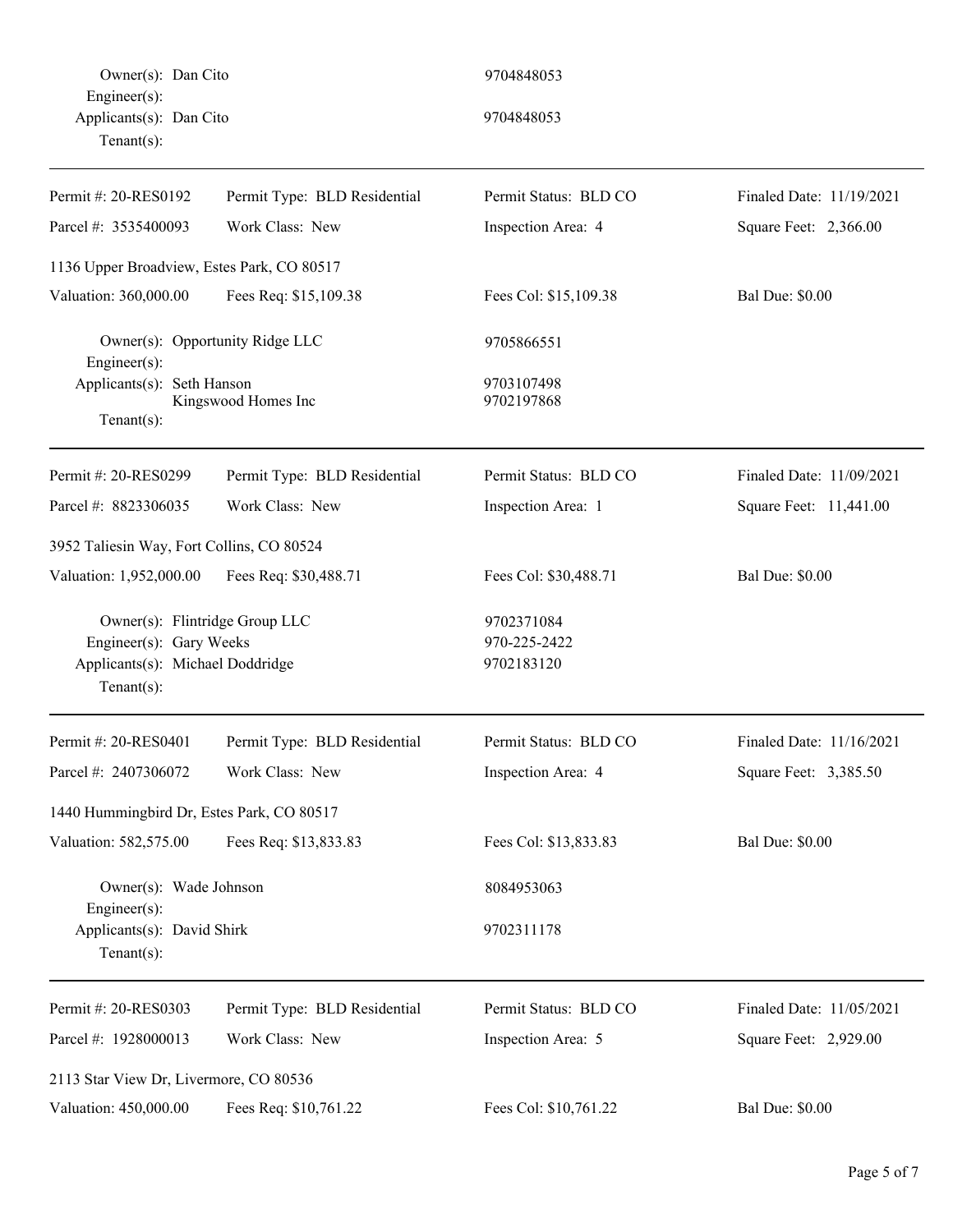|            | Owner(s): Penny Malavasic     | 7209903506   |
|------------|-------------------------------|--------------|
|            | David Malayasic               | 3035872357   |
|            | Engineer(s): Brian Bruckbauer | 970-226-5334 |
|            | Applicants(s): Shawn Stayman  | 970-222-0092 |
| Tenant(s): |                               |              |

## 7209903506 3035872357 970-226-5334

| Permit #: 21-RES0153                                                                                           | Permit Type: BLD Residential | Permit Status: BLD CO                    | Finaled Date: 11/17/2021 |
|----------------------------------------------------------------------------------------------------------------|------------------------------|------------------------------------------|--------------------------|
| Work Class: New<br>Parcel #: 0528205005                                                                        |                              | Inspection Area: 3                       | Square Feet: 6,384.00    |
| 437 Reservoir Dr, Loveland, CO 80537                                                                           |                              |                                          |                          |
| Valuation: 400,000.00<br>Fees Req: \$15,492.21                                                                 |                              | Fees Col: \$15,492.21                    | <b>Bal Due: \$0.00</b>   |
| Owner(s): Vance Construction Inc<br>Engineer(s):                                                               |                              | 3034358427                               |                          |
| Applicants(s): Rodney Vance<br>Tenant $(s)$ :                                                                  |                              | 3034958427                               |                          |
| Permit #: 20-RES0710                                                                                           | Permit Type: BLD Residential | Permit Status: BLD CO                    | Finaled Date: 11/05/2021 |
| Parcel #: 9709205008                                                                                           | Work Class: New              | Inspection Area: 2                       | Square Feet: 4,405.00    |
| 324 N Sunset St, Fort Collins, CO 80521                                                                        |                              |                                          |                          |
| Valuation: 635,000.00                                                                                          | Fees Req: \$15,218.91        | Fees Col: \$15,218.91                    | <b>Bal Due: \$0.00</b>   |
| Owner(s): Robert Zuellig<br>$Engineering(s)$ :                                                                 | Lea Ann Zuellig              |                                          |                          |
| Applicants(s): Jerry (Jerome) Hanley<br>Tenant $(s)$ :                                                         |                              | 970-302-8118                             |                          |
| Permit #: 20-RES0652                                                                                           | Permit Type: BLD Residential | Permit Status: BLD CO                    | Finaled Date: 11/30/2021 |
| Parcel #: 1435105008                                                                                           | Work Class: New              | Inspection Area: 4                       | Square Feet: 1,723.00    |
| 1186 Spring Gulch Dr, Lyons, CO 80540                                                                          |                              |                                          |                          |
| Valuation: 250,000.00                                                                                          | Fees Req: \$6,850.30         | Fees Col: \$6,850.30                     | <b>Bal Due: \$0.00</b>   |
| Owner(s): Stephen Kane<br>Aimee Kane<br>Engineer(s): Ian Smith<br>Applicants(s): Ben Waldman<br>Tenant $(s)$ : |                              | 7203083308<br>303-447-2813<br>7205888464 |                          |
| Permit #: 18-RES0753                                                                                           | Permit Type: BLD Residential | Permit Status: BLD CO                    | Finaled Date: 11/17/2021 |
| Parcel #: 8032300004                                                                                           | Work Class: New              | Inspection Area: 1                       | Square Feet: 3,360.00    |

2200 Antelope Racer Ct, Wellington, CO 80549